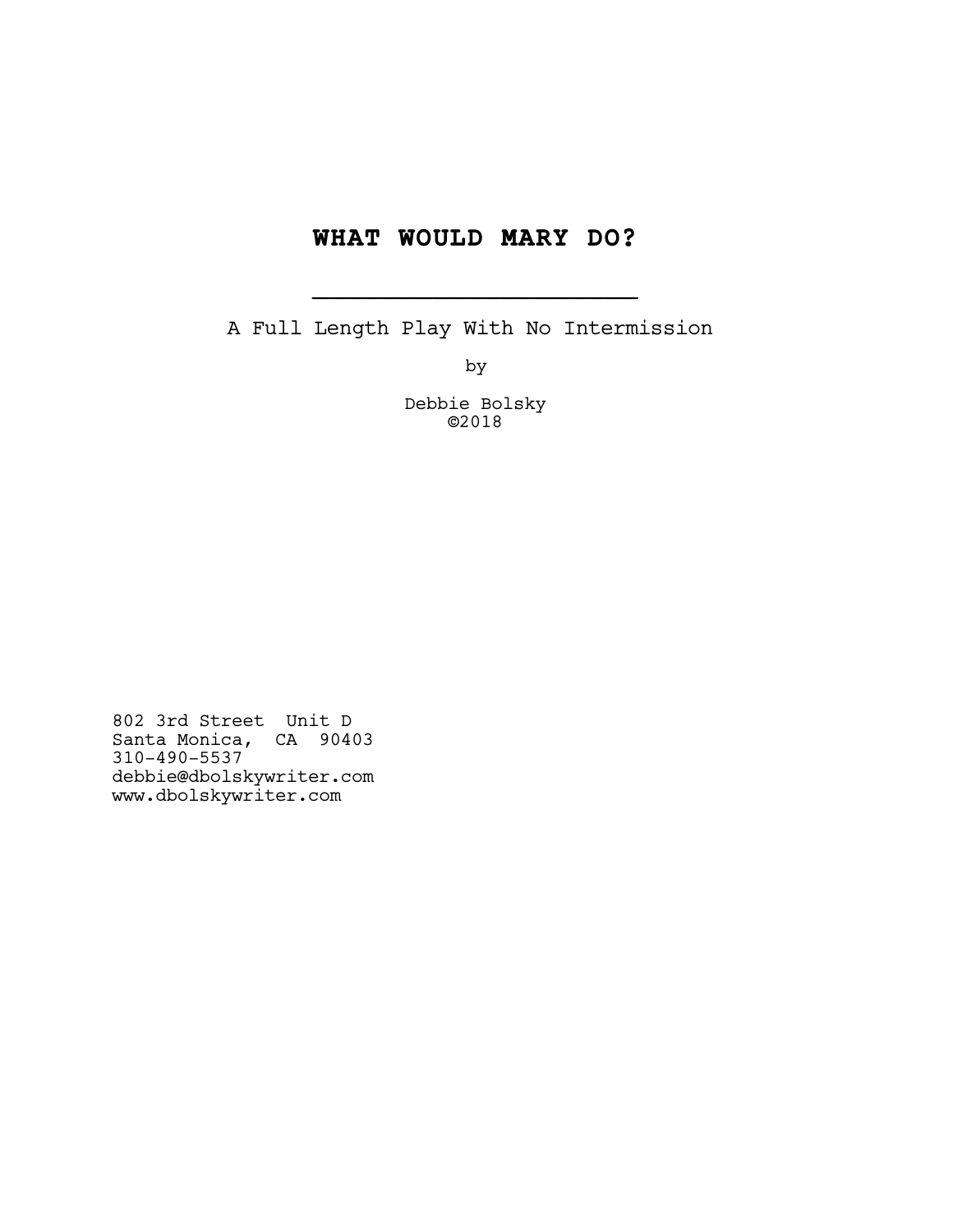# **WHAT WOULD MARY DO?**

# Cast of Characters (6 Actors)

LIZ CONROY 40s to 50s. She is a mess and makes one wherever she goes. Her outfit is all black, sweats, an oversized t-shirt and a "Mary Tyler Moore beret". She also wears a wedding ring that she constantly plays with.

JONI ROBERTS 40s to 50s. For the first half of the play she wears the perfectly coordinated, "uptight career woman" uniform. After she loses her job she wears ripped sweats and an oversized t-shirt.

CLAUDIA ALLEN Mid 20s to early 30s. A buttoned up, junior Joni. INTERVIEWEE WOMAN #1

pleasant and open face that shows

disheveled. His looks mirror Liz.

all of his emotions.

 INTERVIEWEE WOMAN #4 MARY TYLER MOORE'S GHOST

JASON ROBERTS 40s to 50s. Average looking with a

INTERVIEWEE MAN #1

DR. SOLOMON Female psychiatrist. INTERVIEWEE WOMAN #2

NELSON CALHOUN Mid to late 30s. Messy,

INTERVIEWEE WOMAN #3

## Setting

Joni Roberts apartment.

### Time

Present Day

Note: Joni and Liz often talk over each other.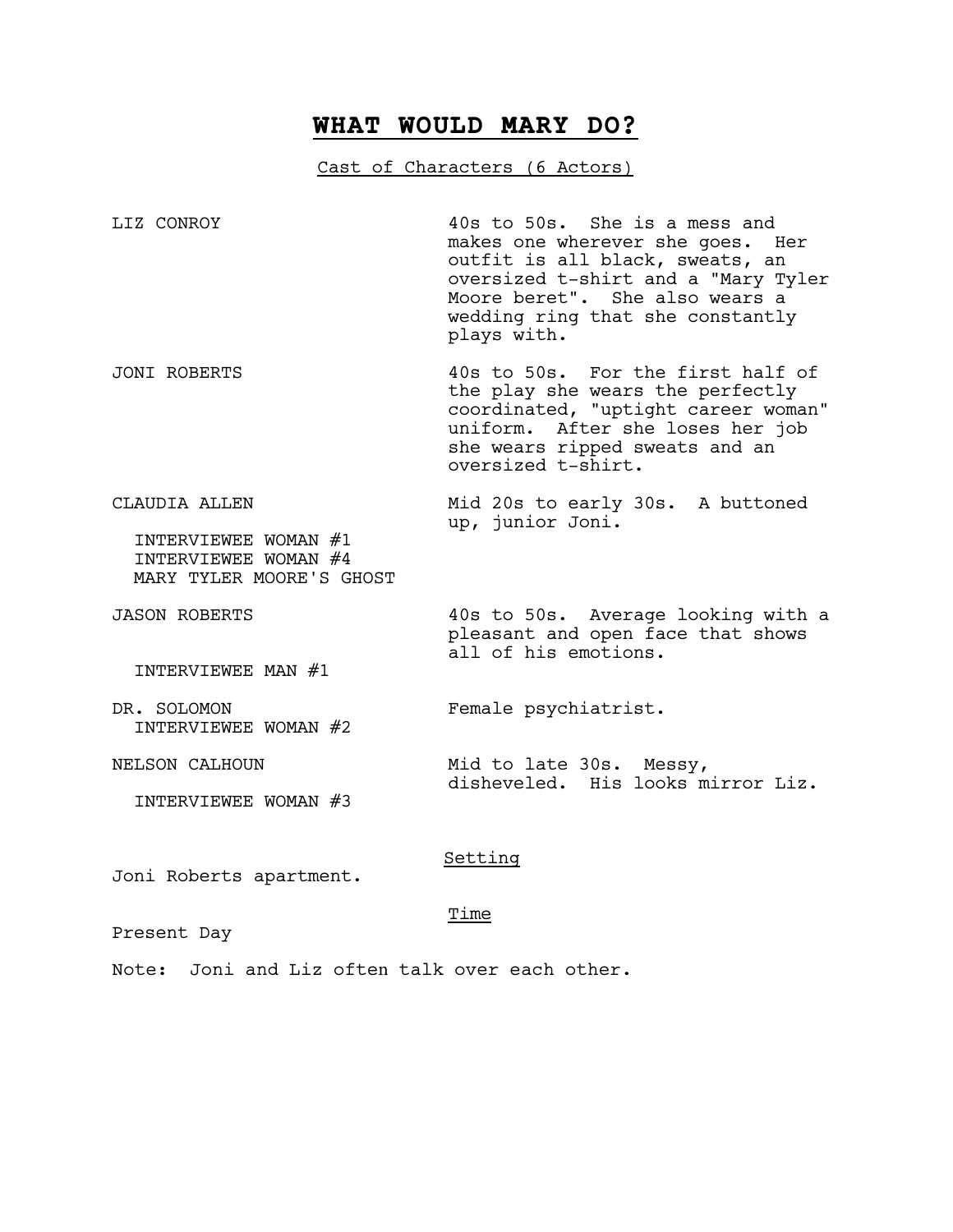"Women on the Street

Interview"

AT RISE: Lone SPOTLIGHT on INTERVIEWEE.

LIZ'S VOICE Describe the Mary Tyler Moore Show in one word.

### WOMAN #1

Hope.

(Lights up gradually.

Neat, organized apartment. DVDs alphabetically arranged, book shelves lined with books, baseball bat under the desk.

JONI ROBERTS, dressed perfectly in her coordinated outfit, sleeps, hunched over a laptop and neatly stacked piles of papers on her desk, iPhone in hand, bluetooth in ear.

LIZ CONROY, gripping a Tab can, wearing ripped sweatpants, ratty t-shirt, a "Mary Tyler Moore hat" and a wedding ring, quietly sneaks in.

Liz checks everything including a sleeping Joni before moving to the DVDs.

She pops one into the player, clicks the TV on, cranks the volume up. *Love is All Around (The Mary Tyler Moore Show* Theme*)* blares. Joni jolts awake, grabs the bat and rushes Liz.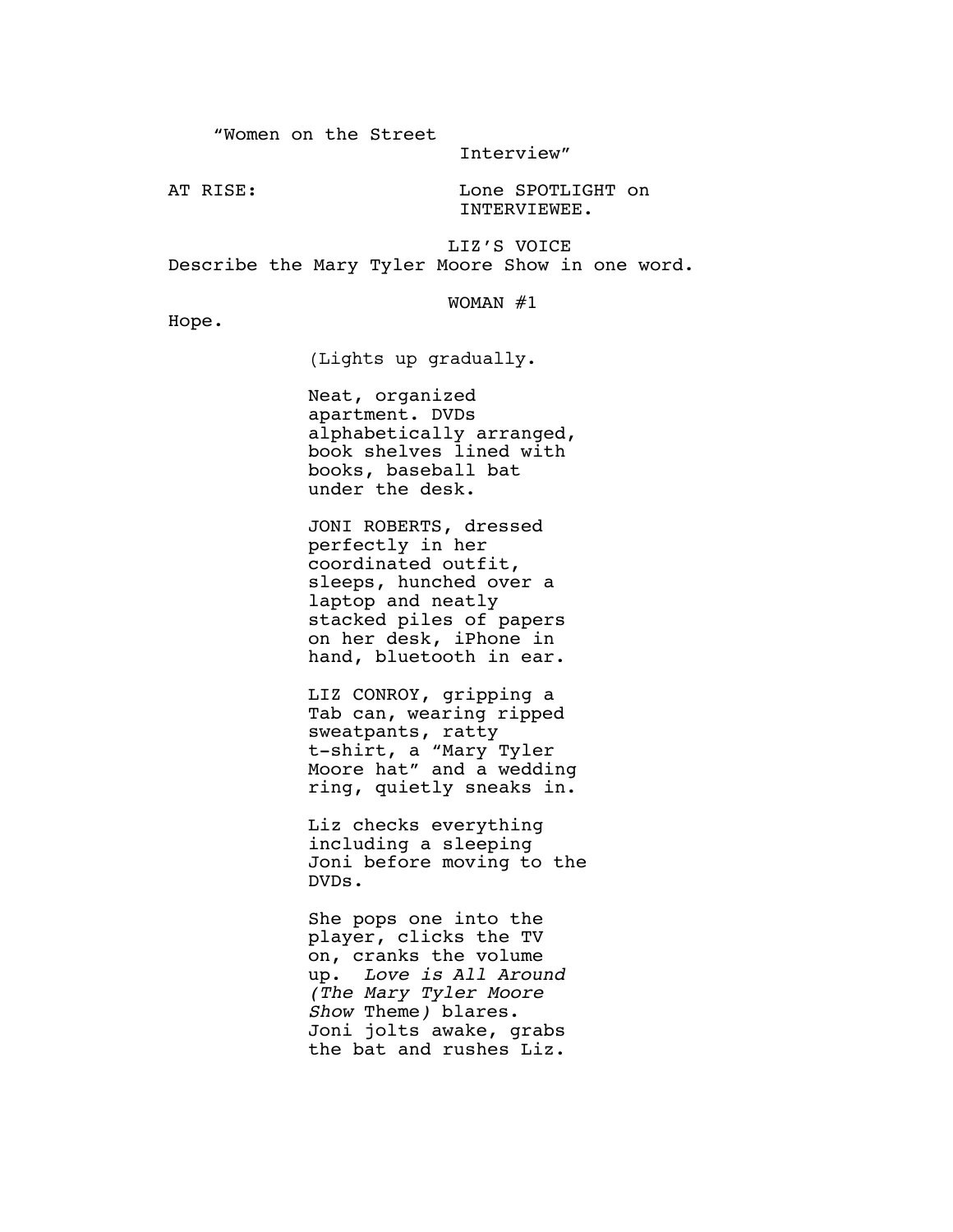Liz, Tab can in one hand while pitching books with the other, runs around dodging Joni.) JONI Who the heck...are you? LIZ Guess. JONI How did you get in? LIZ I'd invest in better locks if I were you. JONI Leave now and I promise not to call the police. LIZ That and my good looks get me a one-way ticket to the slammer. (tosses her a book) Still haven't found that signed first edition, have you? JONI (catches the book) Dorothy Sayers signed -- (Joni stops and looks Liz up and down.) LIZ (calmly strokes the bat) Ya still use this as a burglar alarm? Would Mary use this? Nah, she'd hire one of those security companies. JONI (lifts Liz's hat up) Liz?! LIZ In the flesh, kid. JONI Liz! I haven't heard from you in so long. Last I heard you were still in -- LIZ -- Africa. I was, til yesterday.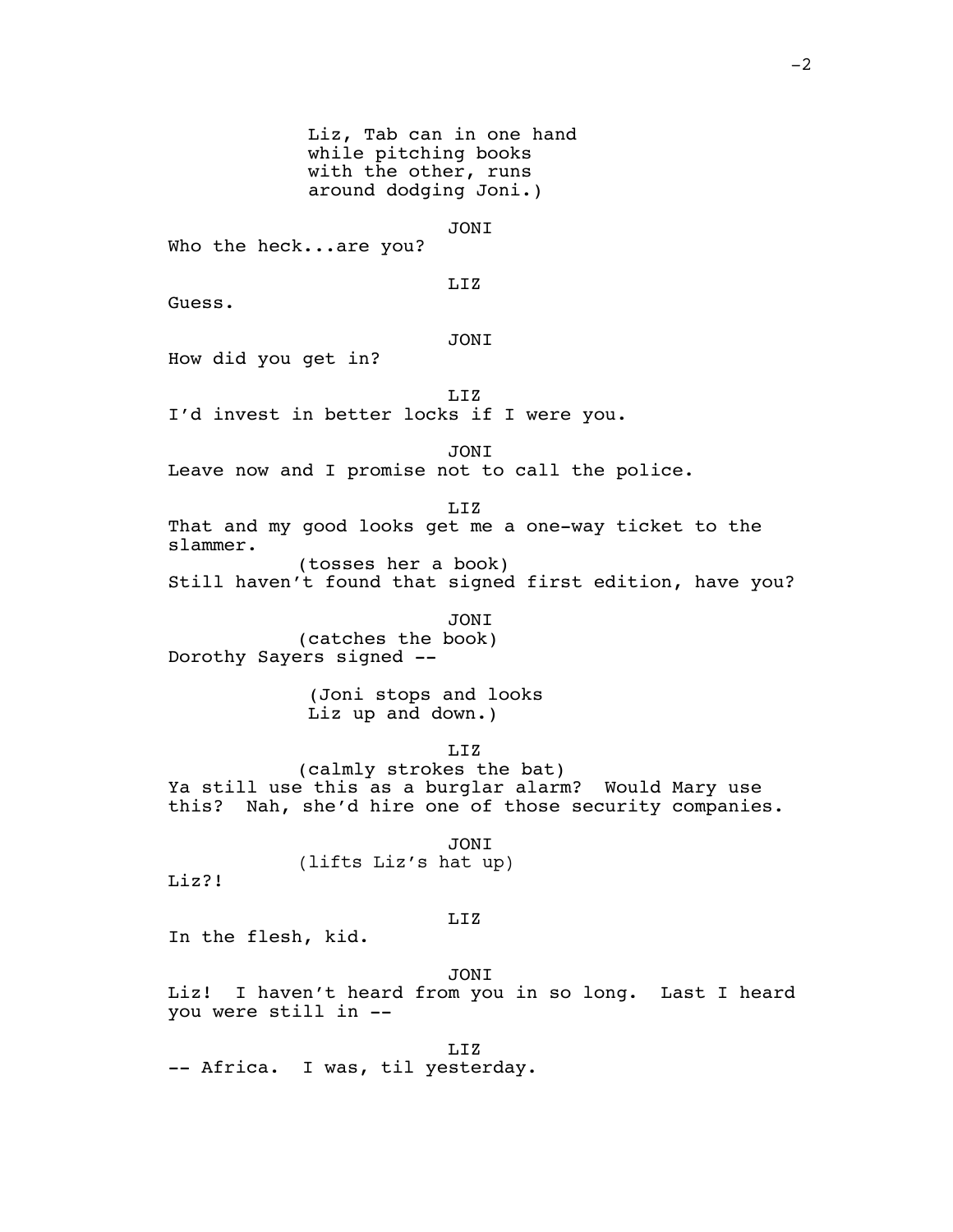### LIZ (CONT'D)

(laughs at the TV)

That Ted Baxter, always thought he could nail Mary but she put him in his place. Hope my wheels are safe outside, got some valuable merchandise in them.

> (Liz darts out the door. Joni pinches herself.)

> > JONI

Ow!

(Liz wheels a shopping cart filled with cases of Tab and a duffle bag, inside.)

LIZ

Now it's safe.

(Liz, pops open a Tab then bops around handling all of Joni's things. Joni, on her heels, straightens up.)

JONI

It's good to see you. So good...Why didn't you call?!

LIZ

It was just a spur of the moment thing, life was getting a little too hot there, my work visa expired and... (whispers) I was being hunted. If anyone comes lookin', you never heard of me.

> JONI (blocks Liz's view of the TV)

It has been over two years. You never answered any of my letters but I just kept writing, sending them to your old address...

LIZ

Did you know the only years ending in "00" that are leap years are the ones divisible by four hundred? In Caesar's time somebody screwed up and made the year a little too long so they figured that be the best way to fix it. Of course those schmucks figured this out in the year seven-thirty but didn't move their ass on it for over eight hundred years.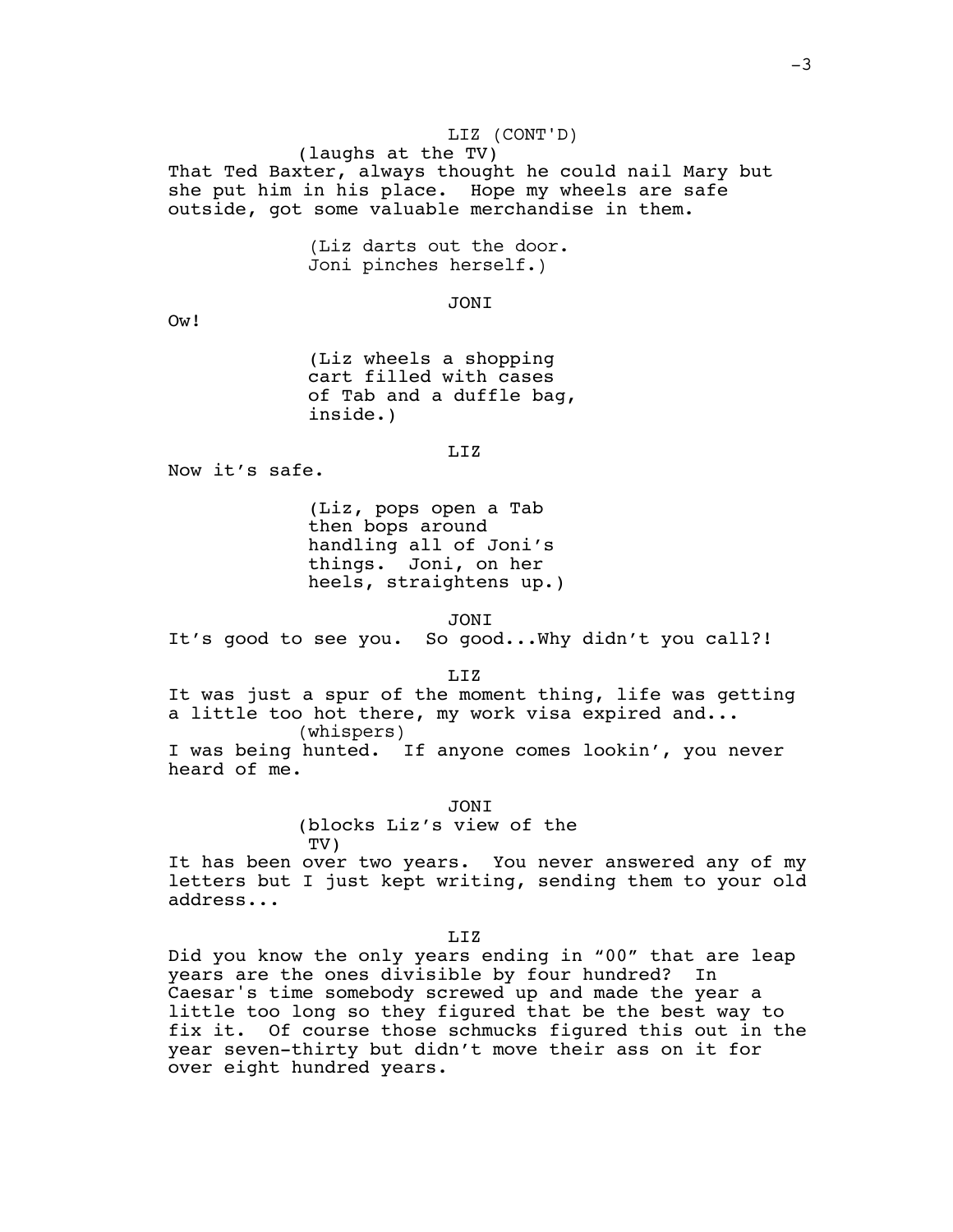LIZ (CONT'D) By then they'd lost ten days so they decided the day after October fifth would be the fifteenth. (pause) What the hell happened to those ten days? JONI We were so worried, didn't know --LIZ Who's we? JON -- where you were or if you were -- LIZ -- dead. Another piece of fake news, evidenced by the fact that I'm here... (takes a deep breath) ...the perfect place for healing. JONI Wasn't that your reason for going back there? LIZ Except all I did was end up hiding, you know... JONI How would  $I$  --LIZ From immigration. Two years of keeping three steps ahead, sleeping in caves, the bush, with different tribes. I barely made it out. JONI I am so sorry. I lost track after MSNBC let you go. LIZ They canned my ass for Christ's sake! No sympathy for the grieving widow. Or maybe it was the potential Emmy winning news special I was producing, an objective report about the true nature of the hippopotamus. JONI You advocated the elimination of an endangered species. LIZ They're not that endangered. And I presented evidence proving their docility masks vicious killers.

JONI

All you filmed were shots of hippopotami sleeping in the river.